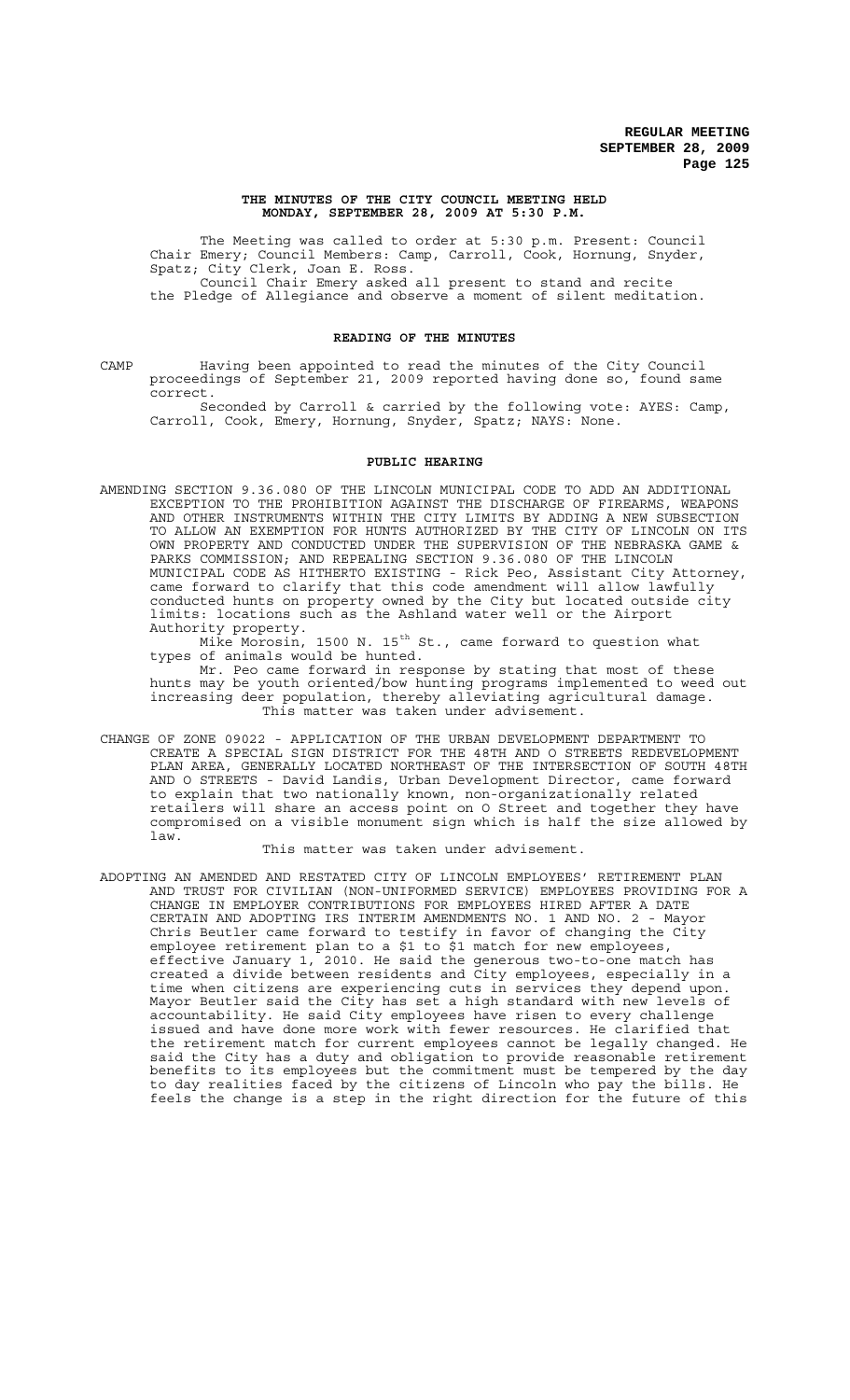City and it may help in the long term to solve structural budget problems. Mayor Beutler stated he looks forward to continued cooperation between his administration and the City Council on this issue. Connie Hilligoss, LIBA Board of Director Chair, came forward in support of this ordinance change.

Mike Morosin, 1500 N. 15 $^{\rm th}$  St., came forward to question when the last employee will exit the old retirement plan commitment.

Council Member Camp estimated that if someone were hired today at the age of 25, he/she might likely work to age 65; therefore, it could be forty years until fazed out.

Chair Emery surmised that with the baby-boomers retiring, there might be some quicker jumps. He said in his experience at the Postal Service it took 25 years for their plan to be mostly gone. This matter was taken under advisement.

APPROVING A REQUEST FOR EXCEPTION FROM THE STATE OF NEBRASKA, BOARD OF PUBLIC ROADS CLASSIFICATIONS AND STANDARDS REGARDING MINIMUM SHOULDER WIDTH IN ORDER TO MINIMIZE THE IMPACT OF ROADWAY CONSTRUCTION ON N.W. 48TH STREET, ST. PAUL TO CLEVELAND - Roger Figard, Public Works & Utilities Dept. Engineer, came forward to state that due to development and improvements at three intersections on Northwest 48<sup>th</sup> Street, separate left-turn lanes have been installed. He said NW 48<sup>th</sup> Street is a fairly narrow, original county-road cross section and cannot accommodate a full 8 ft. wide shoulder. Until the roadway is constructed/reconstructed into a new and full width, a relaxation request would allow shoulder minimums of 2, 3 and 6 ft. at various locations.

This matter was taken under advisement.

AUTHORIZING AND SUPPORTING THE PARKS & RECREATION DEPARTMENT'S SUBMITTAL OF A GRANT APPLICATION TO THE STATE GAME & PARKS COMMISSION FOR A RECREATIONAL TRAIL PROGRAM GRANT TO ASSIST IN FUNDING THE RENOVATION OF THE BILLY WOLFF TRAIL BETWEEN 56TH STREET AND 58TH STREET, ADJACENT TO VAN DORN STREET - Terry Genrich, Parks & Recreation Dept., came forward to explain that not only does this grant pay for the renovation project but the required 20% match is being donated from the Great Plains Trails Network.

Council Member Snyder verified the need for the renovation stating it will provide added safety for bikers/pedestrians. Both Ms. Snyder and Mr. Genrich expressed appreciation to the Great Plains Trails Network for their donation to the project.

This matter was taken under advisement.

APPROVING APPROPRIATIONS IN THE AMOUNT OF \$49,300.00 FROM THE OPERATION OF KENO LOTTERY FUNDS FOR VARIOUS HUMAN SERVICES (ROUND 30) - Kit Boesch, Human Services Administrator, came forward to clarify distribution dollars which amount to \$80,000 annually. She said the Community Committee has reviewed the proposed requests for distribution of available funds.

This matter was taken under advisement.

COMP. PLAN CONFORMITY NO. 09005 - APPROVING AND ADOPTING A PROPOSED AMENDMENT TO THE LINCOLN CENTER REDEVELOPMENT PLAN FOR THE BLOCK 68 REDEVELOPMENT PROJECT FOR THE DEVELOPMENT OF A HOTEL AND ENTERTAINMENT COMPLEX, MIXED-USE RESIDENTIAL AND COMMERCIAL BUILDING WITH RETAIL ON THE FIRST FLOOR AND PARKING FACILITY FOR THE PROPOSED USES ON PROPERTY LOCATED ON THE BLOCK BOUNDED BY 10TH, 11TH, M AND N STREETS - David Landis, Director of Urban Development, came forward to state that the amendment requests for consideration of a project with the use of TIF including 120 residential units at market rate, 517 parking garage stalls and a six-floor hotel. He said this project meets a number of the goals in the Comprehensive Plan and the Downtown Master Plan. Mr. Landis presented the following existing characteristics: it is high density; has an urban environment that is compatible with the character of the area; it reuses underutilized land in an existing commercial center; it includes housing; it is located near available urban services; is supported by adequate road capacity and existing utilities. This project would allow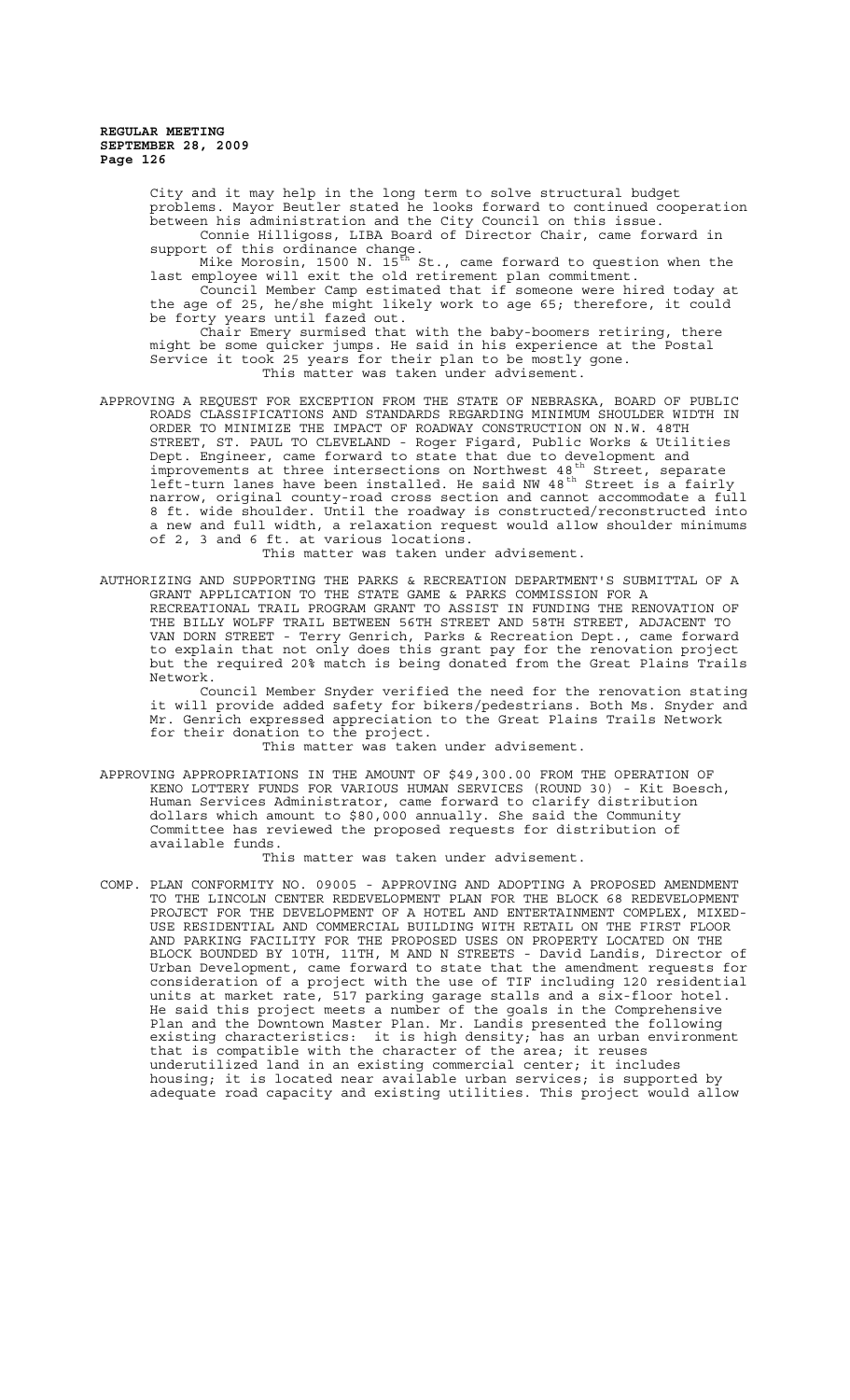the ability to upgrade utilities, bury electrical lines, move a sewer line, move & replace 100-year old water mains, reinforce the call for an area of entertainment and add to parking and pedestrian orientation. He said a way in which the project does not comport to the comprehensive plan is in the park block's concept. In answer to Council inquiry as to why Urban Development is the applicant, Mr. Landis said his department is always the applicant in the case of TIF projects. He said if City Administration reaches the conclusion that a project will not work toward the good of the City of Lincoln, Urban Development does not bring it before Council. He said the first priority of TIF would be utility costs; second, sidewalk replacement; third, site preparation; and lastly, hotel, garage & residential.

Mark Hunzeker, 600 Wells Fargo Center, 1248 O Street, came forward representing the entire block owner, Randy Acher. He believes the project is in general conformance with the Comprehensive Plan and it advances goals set by the City for the downtown area. He noted that the building project proposes to construct more parking than it displaces. In reference to the changes on M Street, replacing diagonal parking with parallel cuts parking by half.

Bill Olson, 134 S. 13th St., Corporate & General Counsel to Randy Acher, came forward to answer questions. He expressed appreciation to Council for considering Mr. & Mrs. Acher's project on an existing, unsightly surface-parking lot in an effort to bring economic & pedestrian benefits, adding jobs to the city and eventual revenue to the owners.

Ed Swotek, Board Chairman of the Downtown Lincoln Association, came forward to comment on the proposed project. He said while the Downtown Master Plan must remain flexible for economic conditions, it provides a direction and sets the course for supporting economic development in downtown Lincoln. He said DLA would welcome the opportunity to sit down with the City & the developer to discuss different ideas/concepts to maintain the spirit/integrity of the the Downtown Master Plan.

Richard Halvorsen, 6311 Inverness Rd., came forward to comment on reasons for the Comp. Plan variance. He said he does not like to see a deviance from a well-thought-out plan.

Marvin Krout, Director of Planning, came forward to answer questions about the Downtown Master Plan/Comprehensive Plan process. He explained about the use of open space as a development tool to create memorable spaces & a magnet for quality, long-term development. He mentioned that a unique, competitive draw in Lincoln is the pedestrianoriented Antelope Valley. Regarding right-of-way in the M Street corridor, Mr. Krout said opportunities may be found if the problems are looked at in a different way. He advised Council in their decisionmaking that if they are not consistent with the Master Plan now, then they will have lost the other 11 or 12 blocks of the Plan.

Rick Peo, Assistant City Attorney, came forward to answer questions stating that perfection is not required in the Comprehensive Plan. He said the Master Plan is a guide and that the terms are not prescriptive but descriptive. In response to Council questions about a shortfall in the estimated taxes, Mr. Peo said the developer who assumes that risk, covers the shortfall.

Mr. Landis, came forward to answer questions about flexibility. He said with the Master Plan as a guide, they look at the general goals and then alter them to fit the real circumstances. He said the City's leverage in this project, as a partner, is with the use of TIF. This matter was taken under advisement.

APPROVING THE LABOR CONTRACT BETWEEN THE CITY AND THE LINCOLN M CLASS EMPLOYEES ASSOCIATION EFFECTIVE AUGUST 20,; AMENDING THE PAY SCHEDULE FOR A CERTAIN EMPLOYEE GROUP BY CREATING THE CLASSIFICATION OF SENIOR ATTORNEY;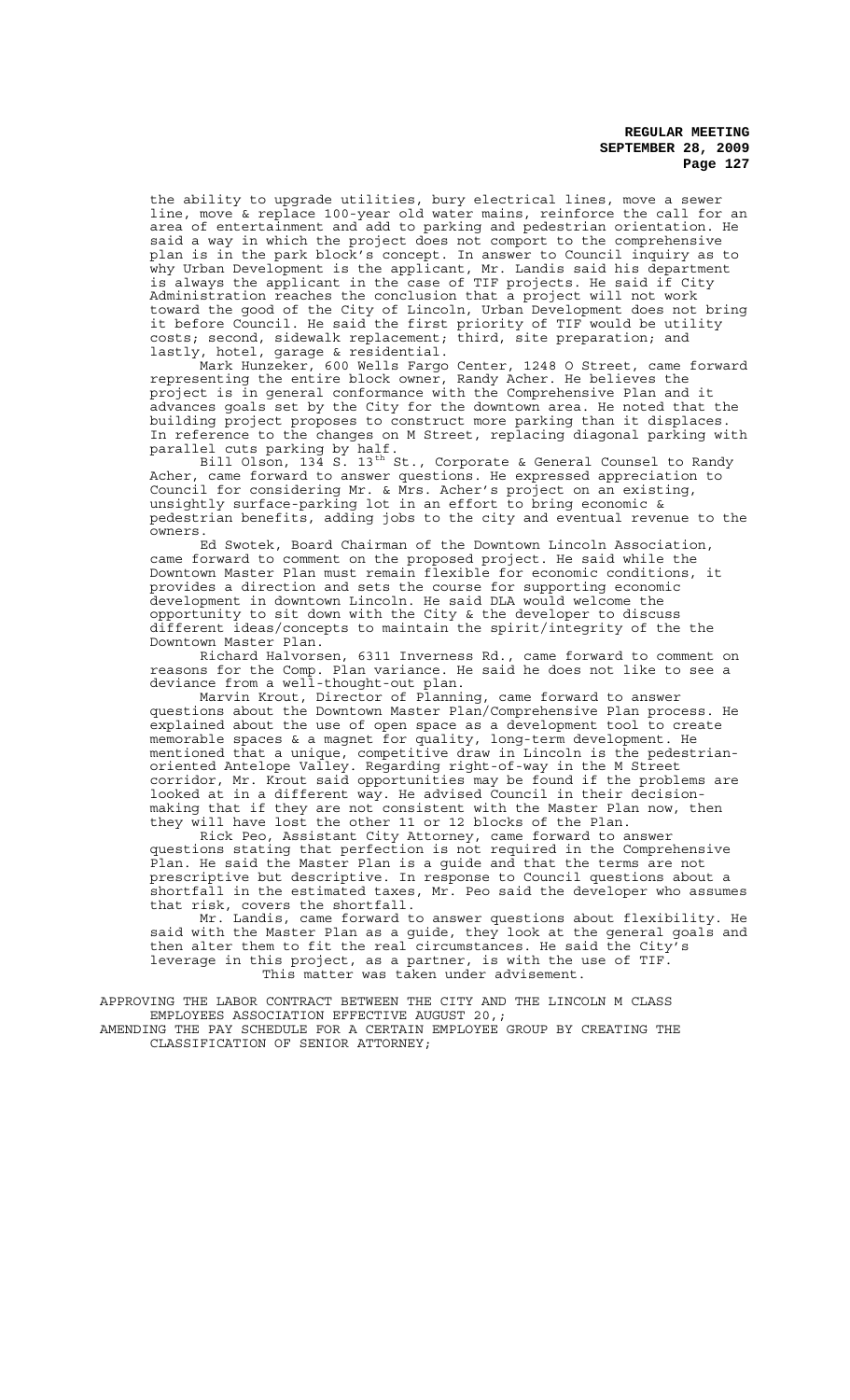AMENDING THE PAY SCHEDULE FOR A CERTAIN EMPLOYEE GROUP BY REVISING THE CLASSIFICATION OF ATTORNEY II;

- AMENDING CHAPTER 2.76 OF THE LINCOLN MUNICIPAL CODE RELATING TO THE CITY'S PERSONNEL SYSTEM BY AMENDING THE TITLE PAGE TO DELETE SECTION 2.76.160 COMPENSATION PLAN, VARIABLE MERIT PAY PLAN; AMENDING SECTION 2.76.040 DEFINITIONS, TO DEFINE EXCLUDED EMPLOYEE; AMENDING SECTION 2.76.130 POSITION AND PAY RANGE ALLOCATION, RELATING TO EXCLUDED EMPLOYEES; AMENDING SECTION 2.76.135 MERIT PAY PLAN ESTABLISHED, TO INCLUDE EXCLUDED EMPLOYEES AND INCREASE THE MAXIMUM NUMBER OF MERIT PAY STEPS; AMENDING SECTION 2.76.145 MERIT PAY PLAN, ADMINISTRATION AND REQUIREMENTS FOR ADVANCEMENT, TO INCLUDE THE NEWLY DEFINED EXCLUDED EMPLOYEES; AMENDING SECTION 2.76.150 MERIT PAY PLAN, PAY INCREASES FOR EXCEPTIONAL SERVICE, TO INCLUDE THE NEWLY DEFINED EXCLUDED EMPLOYEES; AMENDING 2.76.155 LONGEVITY PAY TO ADJUST THE ANNUAL LONGEVITY PAY PLAN RELATING TO CERTAIN "N" AND EXCLUDED EMPLOYEES; DELETING ALL OF SECTION 2.76.160 VARIABLE MERIT PAY PLAN; AMENDING SECTION 2.76.175 PROMOTION, TRANSFER, DEMOTION OR TEMPORARY PROMOTION RELATING TO THE NEWLY DEFINED EXCLUDED EMPLOYEES; AMENDING SECTION 2.76.200 TEMPORARY ASSIGNMENT TO A HIGHER CLASSIFICATION RELATING TO THE NEWLY DEFINED EXCLUDED EMPLOYEES; AMENDING SECTION 2.76.380 SICK LEAVE WITH PAY, AS IT RELATES TO EMPLOYEES WITH A PAY RANGE PREFIXED BY M, A, C, E, N, OR X; AND AMENDING SECTION 2.76.395 VACATION LEAVE WITH PAY AS IT RELATES TO EMPLOYEES WITH A PAY RANGE PREFIXED BY M; AND REPEALING 2.76 TITLE PAGE AND SECTIONS 2.76.040, 2.76.130, 2.76.135, 2.76.145, 2.76.150, 2.76.155, 2.76.160, 2.76.175, 2.76.200, 2.76.380, AND 2.76.395 OF THE LINCOLN MUNICIPAL CODE AS HITHERTO EXISTING;
- AMENDING CHAPTER 2.78 OF THE LINCOLN MUNICIPAL CODE RELATING TO THE CITY'S PERSONNEL SYSTEM BY AMENDING SECTION 2.78.010 COMPENSATION PLAN ESTABLISHED TO EXCLUDE EMPLOYEES WITH A PAY RANGE PREFIXED BY M; AMENDING SECTIONS 2.78.020 ANNUAL LEAVE, 2.78.025 VARIABLE MERIT PAY PLAN, AND 2.78.030 SICK LEAVE TO DELETE THE REFERENCES TO EMPLOYEES WITH A PAY RANGE PREFIXED BY THE LETTER M; AND REPEALING 2.78 TITLE PAGE AND SECTIONS 2.78.010, 2.78.020, 2.78.025, AND 2.78.030 OF THE LINCOLN MUNICIPAL CODE AS HITHERTO EXISTING;
- AMENDING THE PAY SCHEDULE FOR A CERTAIN EMPLOYEE GROUP BY ADJUSTING THE HOURLY PAY RANGE SCHEDULE AND SCHEDULES OF ANNUAL, MONTHLY, BIWEEKLY AND HOURLY PAY RANGE EQUIVALENTS FOR EMPLOYEES OF THE CITY OF LINCOLN WHOSE CLASSIFICATIONS ARE ASSIGNED TO PAY RANGES PREFIXED BY THE LETTER "M" TO BE EFFECTIVE AUGUST 20, 2009 - Mark A. Koller, Director of Personnel, came forward to answer any questions.

Joe Wright, Pres. of the M Class Union, came forward to state that at this time, the M Class concern is with process. Although a reluctant Union, it was formed because of disparate treatment. He said their union does not use an attorney, nor provide an array of cities for data, nor use conflict in its negotiations. He said any past contract concerns were addressed and fixed for Council approval. He expressed fear that Council's next concern may be about the civilian pension plan which may further hold up approval of the contract.

This matter was taken under advisement.

APPROVING AND RATIFYING THE LABOR CONTRACT BETWEEN THE CITY OF LINCOLN AND THE LINCOLN FIREFIGHTERS ASSOCIATION, LOCAL NO. 644, INTERNATIONAL ASSOCIATION OF FIREFIGHTERS, EFFECTIVE AUGUST 20, 2009 THROUGH AUGUST 31, 2010 - John Cripe, Personnel Department, came forward to answer questions. He explained that while the pay range steps still exist, each step is going up zero, yet merit is still received. He clarified issues with the health & dental plan premiums based on comparability and negotiations.

Connie Hilligoss, LIBA Board of Director Chair, came forward to request that Council reconsider LFR's contract provision request mandatory staffing. She said LIBA's opinion is that a highly-qualified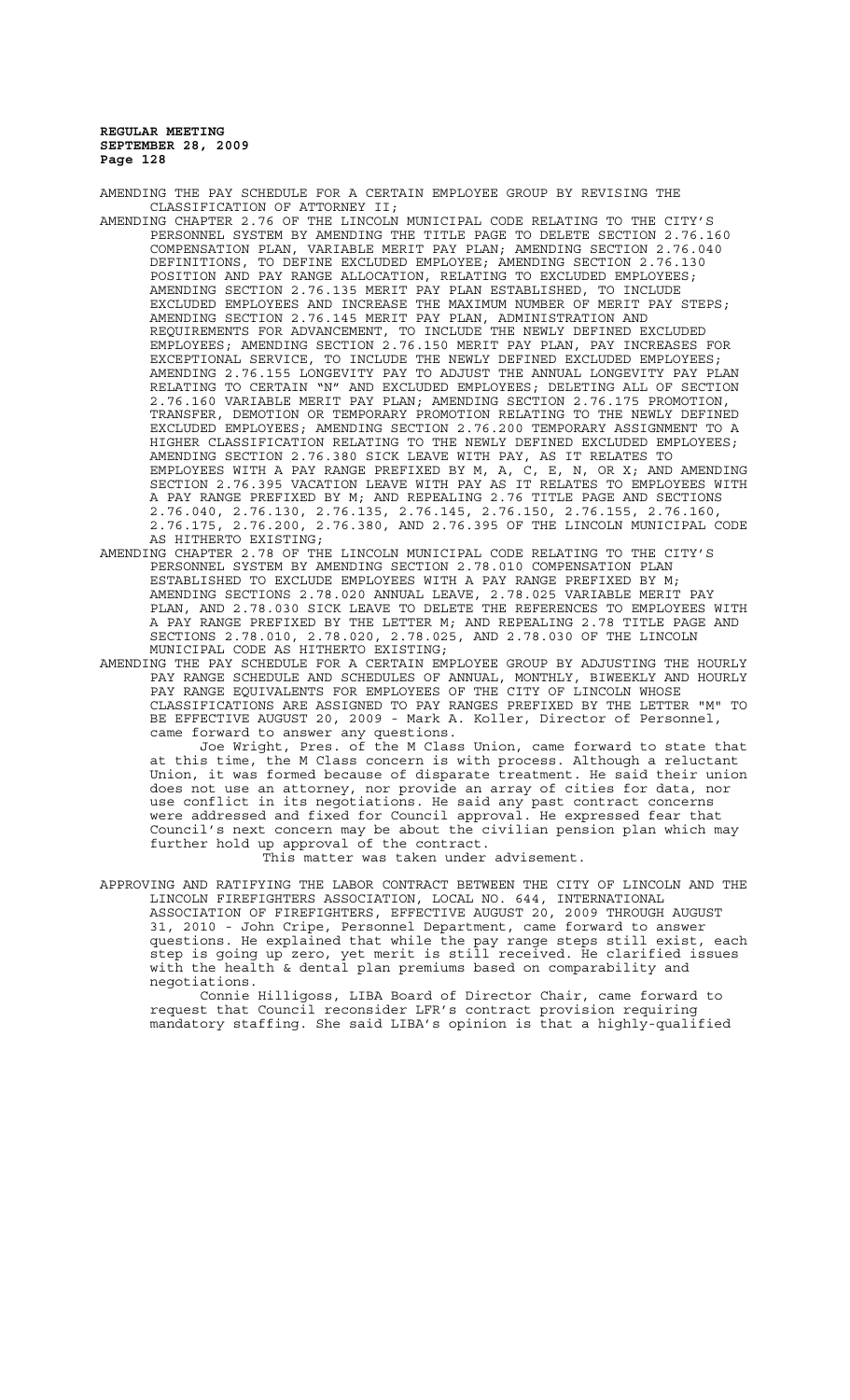fire chief can authorize those decisions. Ms. Hilligoss further recommended that Council hire an outside legal counsel or professional negotiator to represent their interests in the contract negotiation process.

Ron Ecklund, LIBA, was on hand for questioning.

David Nabity, address not given, came forward on behalf of Omaha Alliance for the Private Sector, to express opposition to the minimum staffing requirement in the firefighter contract. He feels it is a tool to boost the payroll and the overhead of the Fire Department; hence, the end result leads to over budget. He said the fire chief should organize, design & manage staffing to determine what is safe.

Mr. Cripe, Personnel Department, came forward to explain the rationale in Article 23 regarding disciplinary action and to clarify driver's license issues as it affects a classified firefighter's position. In reference to Article 29, Mr. Cripe explained the sick leave payout at retirement. He said the proposal changes the payout from 50% of their capped balance to 60% of their unlimited balance at retirement. This matter was taken under advisement.

## **\*\* END OF PUBLIC HEARING \*\***

# **COUNCIL ACTION**

### **REPORTS OF CITY OFFICERS**

APPOINTING JAMES CADA TO THE CHARTER REVISION COMMISSION FOR A TERM EXPIRING SEPTEMBER 28, 2013 - CLERK read the following resolution, introduced by Jayne Snyder, who moved its adoption:

A-85519 BE IT RESOLVED by the City Council of the City of Lincoln, Nebraska:

That the appointment of James Cada to the Charter Revision Commission for a term expiring September 28, 2013 is hereby approved. Introduced by Jayne Snyder Seconded by Carroll & carried by the following vote: AYES: Camp, Carroll, Cook, Emery, Hornung, Snyder, Spatz; NAYS: None.

APPOINTING STEVE GUITTAR AND DIANE WALKOWIAK TO THE CHARTER REVISION COMMISSION FOR TERMS EXPIRING SEPTEMBER 28, 2013 - CLERK read the following resolution, introduced by Jayne Snyder, who moved its

adoption:<br><u>A-85520</u> BE BE IT RESOLVED by the City Council of the City of Lincoln, Nebraska:

That the appointment of Steve Guittar and Diane Walkowiak to the Charter Revision Commission for terms expiring September 28, 2013 is hereby approved.

Introduced by Jayne Snyder Seconded by Carroll & carried by the following vote: AYES: Camp, Carroll, Cook, Emery, Hornung, Snyder, Spatz; NAYS: None.

REAPPOINTING MIKE DONLAN, LAURIE LAGE, JOSE SOTO AND LEROY STOKES TO THE CHARTER REVISION COMMISSION FOR TERMS EXPIRING SEPTEMBER 28, 2013 - CLERK read the following resolution, introduced by Jayne Snyder, who moved its adoption:

A-85521 BE IT RESOLVED by the City Council of the City of Lincoln, Nebraska:

That the reappointment of Mike Donlan, Laurie Lage, Jose Soto and Leroy Stokes to the Charter Revision Commission for terms expiring September 28, 2013 is hereby approved.

Introduced by Jayne Snyder Seconded by Carroll & carried by the following vote: AYES: Camp, Carroll, Cook, Emery, Hornung, Snyder, Spatz; NAYS: None.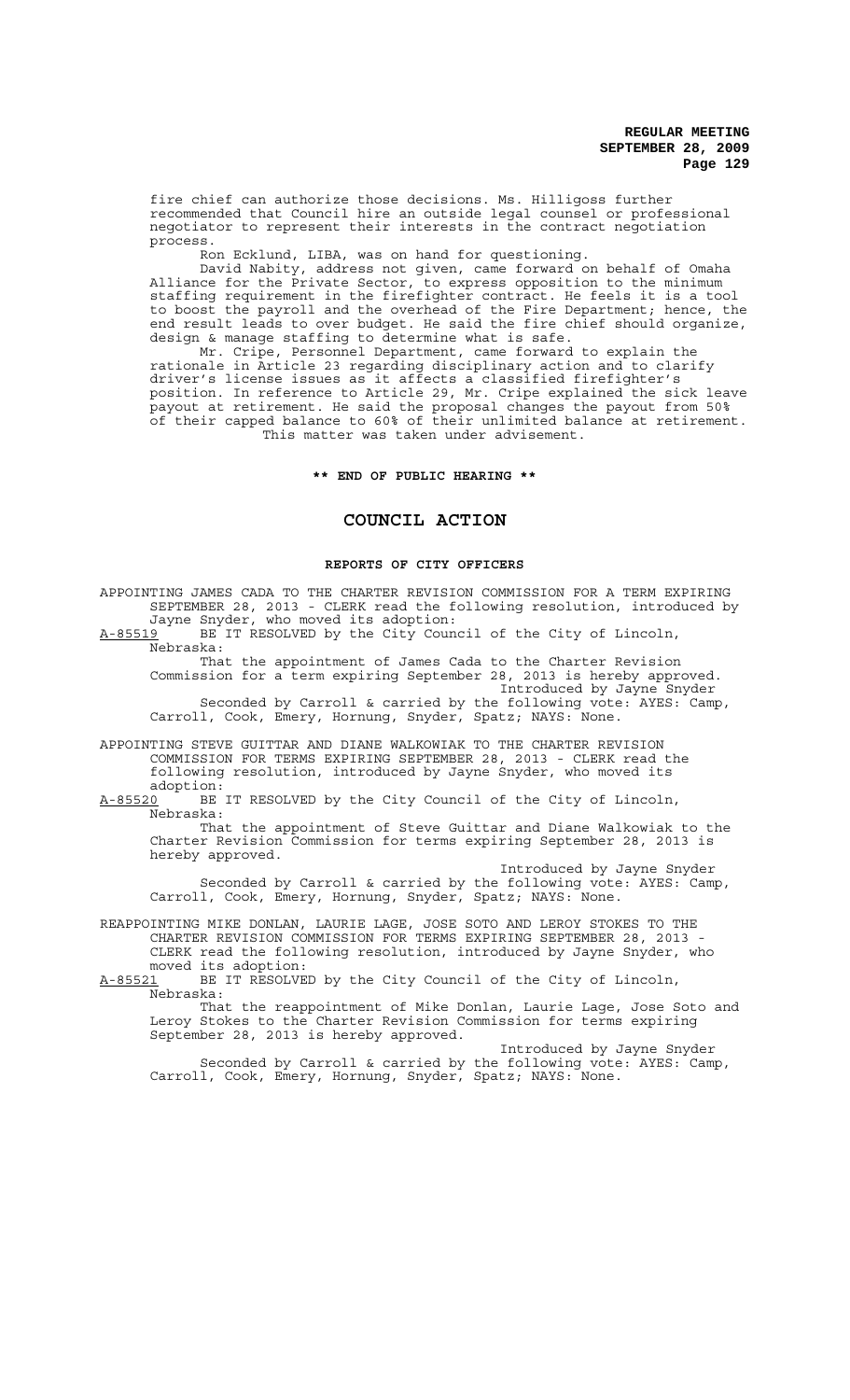RESOLUTION APPROVING THE CITY OF LINCOLN'S INVESTMENT ACTIVITY REPORT FROM THE CITY TREASURER FOR THE THIRD QUARTER, FISCAL YEAR 2008-09 - CLERK read the following resolution, introduced by Jon Camp, who moved its

adoption:<br>A-85522 BE BE IT HEREBY RESOLVED BY THE CITY COUNCIL of the City of Lincoln, Nebraska:

That the Investment Activity report and attached list of investments be confirmed and approved, and the City Treasurer is hereby directed to hold said investments until maturity unless otherwise directed by the City Council.

Introduced by Jon Camp Seconded by Spatz & carried by the following vote: AYES: Camp, Carroll, Cook, Emery, Hornung, Snyder, Spatz; NAYS: None.

CLERK'S LETTER AND MAYOR'S APPROVAL OF RESOLUTIONS AND ORDINANCES PASSED BY THE CITY COUNCIL ON SEPTEMBER 14, 2009 - CLERK presented said report which was placed on file in the Office of the City Clerk. **(27-1)**

### **PETITIONS & COMMUNICATIONS**

SETTING THE HEARING DATE OF MONDAY, OCTOBER 12, 2009 AT 3:00 P.M. FOR THE APPLICATION OF U.R. ROCKIN, INC. DBA UNCLE RON'S FOR THE ADDITION OF A SINGLE-STORY AREA MEASURING APPROX. 36' BY 18' TO THE WEST AND A BEER GARDEN AREA MEASURING APPROX. 59' BY 42' TO THE SOUTHWEST AT THE LICENSED PREMISES AT 2137 CORNHUSKER HWY. - CLERK read the following resolution, introduced by Jon Camp, who moved its adoption:

A-85523 BE IT RESOLVED by the City Council, of the City of Lincoln, that a hearing date is hereby set for Monday, October 12, 2009, at 3:00 p.m. or as soon thereafter as possible in the City Council Chambers, County-City Building, 555 S. 10th St., Lincoln, NE, for the application of U.R. Rockin, Inc. dba Uncle Ron's for the addition of a single-story area measuring approx. 36' by 18' to the west and a beer garden area measuring approx. 59' by 42' to the southwest at the licensed premises at 2137 Cornhusker Hwy.

If the Police Dept. is unable to complete the investigation by said time, a new hearing date will be set.

Introduced by Jon Camp Seconded by Spatz & carried by the following vote: AYES: Camp, Carroll, Cook, Emery, Hornung, Snyder, Spatz; NAYS: None.

THE FOLLOWING HAVE BEEN REFERRED TO THE PLANNING DEPARTMENT:

CHANGE OF ZONE NO. 09023 - REQ. BY ALAN SCHROEDER AMENDING SECTION 27.51.030 OF THE LINCOLN MUNICIPAL CODE RELATING TO THE USE REGULATIONS IN THE I-3 EMPLOYMENT CENTER DISTRICT TO ADD A PROVISION ALLOWING A BUILDING TO BE USED AS AN ACCESSORY USE FOR A RESIDENCE FOR RESIDENT WATCHMEN AND CARETAKERS OR SUPERVISORY PERSONNEL EMPLOYED AND RESIDING ON THE PREMISES; AND REPEALING SECTION 27.51.030 OF THE LINCOLN MUNICIPAL CODE AS HITHERTO EXISTING. CHANGE OF ZONE NO. 09026 - REQ. BY MARK HUNZEKER AMENDING SECTION 27.45.020 OF THE LINCOLN MUNICIPAL CODE RELATING TO PERMITTED USES IN THE H-4 GENERAL COMMERCIAL DISTRICT TO ADD OFFICE BUILDINGS AS A

PERMITTED USE; AND REPEALING SECTION 27.45.020 OF THE LINCOLN MUNICIPAL CODE AS HITHERTO EXISTING.

**LIQUOR RESOLUTIONS - NONE**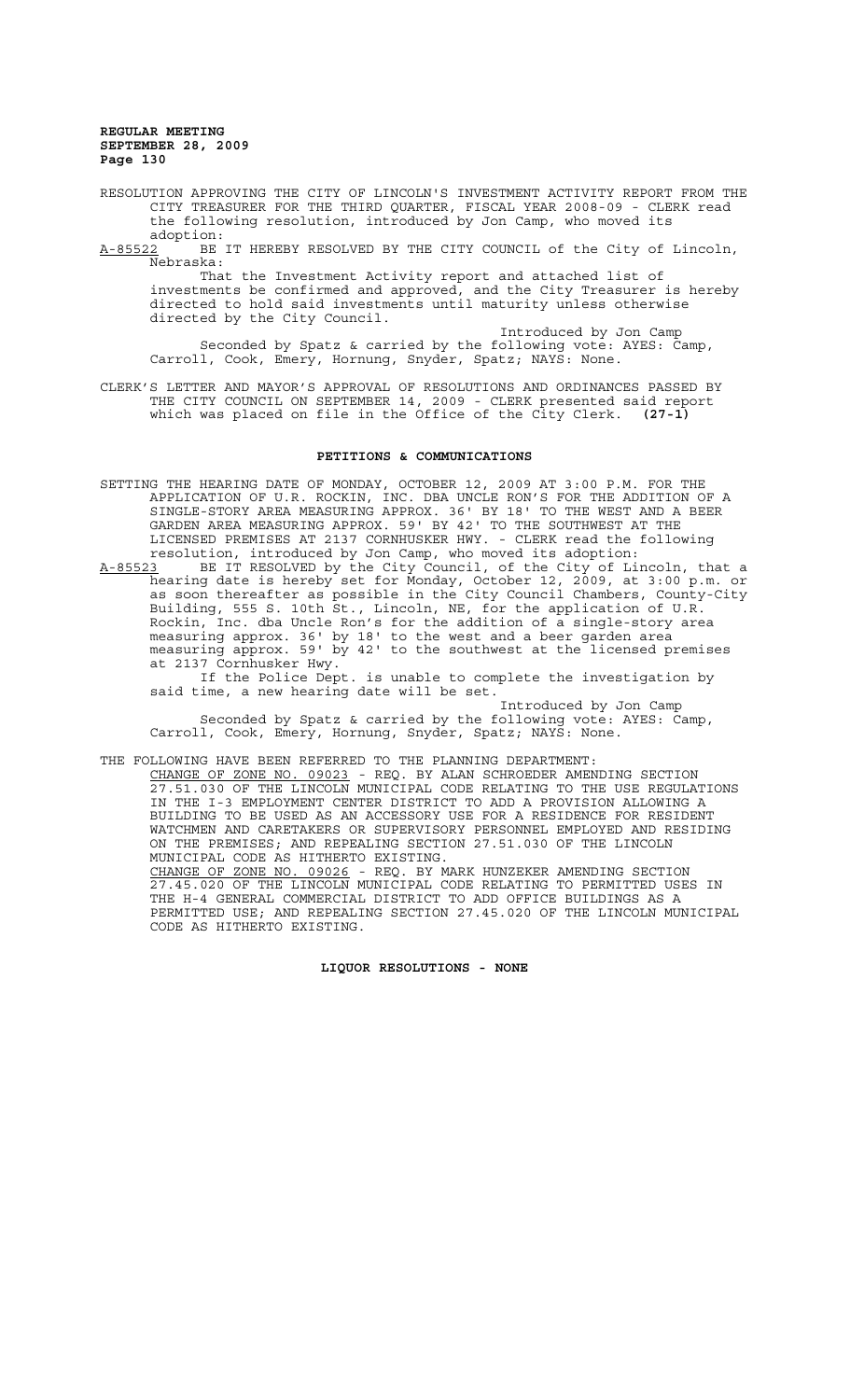# **ORDINANCES - 2ND READING & RELATED RESOLUTIONS (as required)**

- AMENDING SECTION 9.36.080 OF THE LINCOLN MUNICIPAL CODE TO ADD AN ADDITIONAL EXCEPTION TO THE PROHIBITION AGAINST THE DISCHARGE OF FIREARMS, WEAPONS AND OTHER INSTRUMENTS WITHIN THE CITY LIMITS BY ADDING A NEW SUBSECTION TO ALLOW AN EXEMPTION FOR HUNTS AUTHORIZED BY THE CITY OF LINCOLN ON ITS OWN PROPERTY AND CONDUCTED UNDER THE SUPERVISION OF THE NEBRASKA GAME & PARKS COMMISSION; AND REPEALING SECTION 9.36.080 OF THE LINCOLN MUNICIPAL CODE AS HITHERTO EXISTING - CLERK read an ordinance, introduced by Jane Snyder, amending Section 9.36.080 of the Lincoln Municipal Code to add an additional exception to the prohibition against the discharge of forearms, weapons and other instruments within the city limits by adding a new subsection to allow an exemption for hunts authorized by the City of Lincoln on its own property and conducted under the supervision of the Nebraska Game & Parks Commission; and repealing Section 9.36.080 of the Lincoln Municipal Code as hitherto existing, the second time.
- CHANGE OF ZONE 09022 APPLICATION OF THE URBAN DEVELOPMENT DEPARTMENT TO CREATE A SPECIAL SIGN DISTRICT FOR THE 48TH AND O STREETS REDEVELOPMENT PLAN AREA, GENERALLY LOCATED NORTHEAST OF THE INTERSECTION OF SOUTH 48TH AND O STREETS - CLERK read an ordinance, introduced by Jane Snyder, designating the 48th & O Streets Redevelopment Plan area as a special sign district in accordance with the provisions of §27.69.300 of the Lincoln Municipal Code and adopting special criteria for signs in said district, the second time.
- APPROVING A LEASE AGREEMENT BETWEEN THE CITY AND THE AMERICAN LEGION POST #280 FOR THE LEASE OF SPACE BY THE LINCOLN AREA AGENCY ON AGING FOR ITS ACTIVAGE CENTER PROGRAM AT 970 MONROE, BENNET, NEBRASKA FROM SEPTEMBER 1, 2009 THROUGH AUGUST 31, 2010 - CLERK read an ordinance, introduced by Jane Snyder, accepting and approving a Lease Agreement between the City of Lincoln and American Legion Post #280 for the lease of office space by the Lincoln Area Agency on Aging for its ActivAge Center program at 970 Monroe, Bennet, NE 68317 for a term beginning September 1, 2009 through August 31, 2010, the second time.
- APPROVING A LEASE AGREEMENT BETWEEN THE CITY AND THE HICKMAN PRESBYTERIAN CHURCH FOR THE LEASE OF SPACE BY THE LINCOLN AREA AGENCY ON AGING FOR ITS ACTIVAGE CENTER PROGRAM AT 300 E. THIRD STREET, HICKMAN, NEBRASKA FROM SEPTEMBER 1, 2009 THROUGH AUGUST 31, 2010 - CLERK read an ordinance, introduced by Jane Snyder, accepting and approving a Lease Agreement between the Hickman Presbyterian Church for the lease of office space by the Lincoln Area Agency on Aging for its ActivAge Center program at 300 E. Third Street, Hickman, NE 68372 for a term beginning September 1, 2009 through August 31, 2010, the second time.
- ADOPTING AN AMENDED AND RESTATED CITY OF LINCOLN EMPLOYEES' RETIREMENT PLAN AND TRUST FOR CIVILIAN (NON-UNIFORMED SERVICE) EMPLOYEES PROVIDING FOR A CHANGE IN EMPLOYER CONTRIBUTIONS FOR EMPLOYEES HIRED AFTER A DATE CERTAIN AND ADOPTING IRS INTERIM AMENDMENTS NO. 1 AND NO. 2 - CLERK read an ordinance, introduced by Jane Snyder, adopting an amended and restated version of the City of Lincoln Employees' Retirement Plan and Trust to provide that the employer contribution for employees hired on or after November 4, 2010 will be an amount equal to 3% of an employee's compensation up to and including \$4,800.00 plus 6% of his or compensation in excess of \$4,800.00 plus 6% of his or compensation in excess of \$4,800.00; to adopt Interim Amendment No. 1 relating to final IRS regulations under Internal Revenue Code Section 415 and Section  $411$ (d)(6); and to adopt Interim Amendment No. 2 relating to the plan qualification requirements under the Pension Protection Act of 2006  $\overline{(\texttt{PPA})}$  and other I.R.S. guidance; and to repeal Ordinance No. 17685 as hitherto existing, the second time.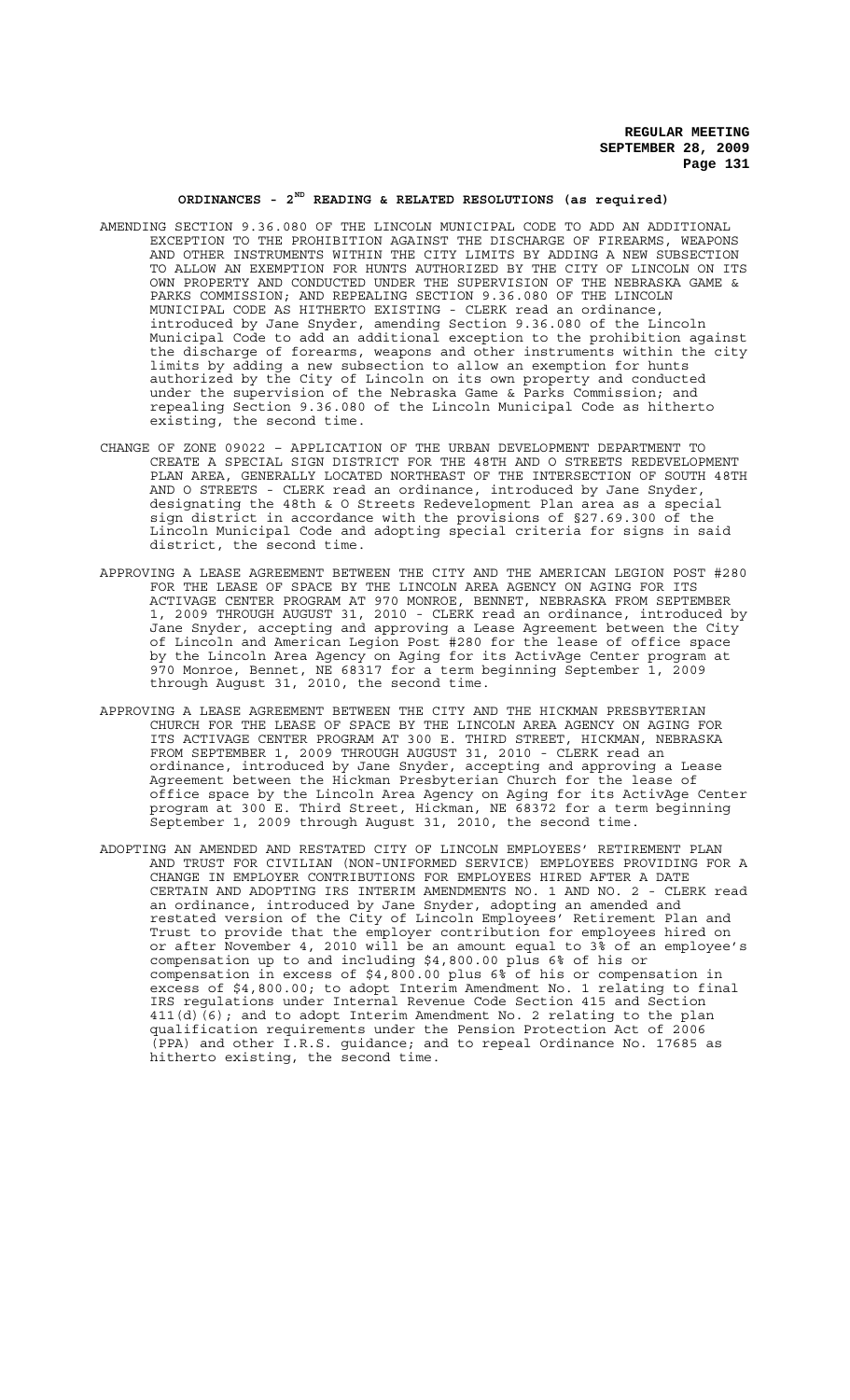### **PUBLIC HEARING RESOLUTIONS**

ACCEPTING THE REPORT OF NEW AND PENDING CLAIMS AGAINST THE CITY AND APPROVING DISPOSITION OF CLAIMS SET FORTH FOR THE PERIOD OF SEPTEMBER 1-15, 2009 - CLERK read the following resolution, introduced by Jayne Snyder, who moved its adoption:<br>A-85524 BE IT RESOLVE

BE IT RESOLVED by the City Council of the City of Lincoln, Nebraska:

That the claims listed in the attached report, marked as Exhibit "A", dated September 16, 2009, of various new and pending tort claims filed against the City of Lincoln with the Office of the City Attorney or the Office of the City Clerk, as well as claims which have been disposed of, are hereby received as required by Neb. Rev. Stat. § 13-905 (Reissue 1997). The dispositions of claims by the Office of the City Attorney, as shown by the attached report, are hereby approved:<br>DENIED CLAIMS ALLOWED/SETTLED CLAIMS DENIED CLAIMS ALLOWED/SETTLED CLAIMS

Ronnie Palmer MAS\* Harry F. Dingman \$304.69<br>Candace Fangman NAS\* Gaye Eichelberger 100.00 Ag Men's Club, Inc. NAS\* EMC Insurance Company **SETTLED LITIGATION** (Claim No. 558484)  $\frac{1}{5}12,811.69$  Rita J. Choquette, P.R. of the Mark Dornbos NAS\* Estate of Emy C. Choquette \$20,000.00 Mike & Sandy Ireland 675.93

WITHDRAWN CLAIMS

disposition of their claim.

Realty Trust Group, Inc. and MJM, Inc. 17,000,000.00 Wardell Millien MAS\* \* No Amount Specified The City Attorney is hereby directed to mail to the various claimants listed herein a copy of this resolution which shows the final

Introduced by Jayne Snyder Seconded by Spatz & carried by the following vote: AYES: Camp, Carroll, Cook, Emery, Hornung, Snyder, Spatz; NAYS: None.

APPROVING A REQUEST FOR EXCEPTION FROM THE STATE OF NEBRASKA, BOARD OF PUBLIC ROADS CLASSIFICATIONS AND STANDARDS REGARDING MINIMUM SHOULDER WIDTH IN ORDER TO MINIMIZE THE IMPACT OF ROADWAY CONSTRUCTION ON N.W. 48TH STREET, ST. PAUL TO CLEVELAND - CLERK read the following resolution, introduced by Jayne Snyder, who moved its adoption:

A-85525 WHEREAS, the State of Nebraska, Board of Public Roads Classifications and Standards has established a minimum shoulder width of 8 feet for non-curbed Urban Arterial Streets; and

WHEREAS, the 2-3 foot wide shoulders proposed for City Project 900001 - W. Cuming Street and Executive Order 80421 - N.W. 48th Street, St. Paul to Cleveland, do not meet such minimum design standard for shoulder widths on Urban Arterial Streets; and

WHEREAS, the City of Lincoln desires to request a modification of the Standards by the Board of Public Roads Classification and Standards so as to not substantially affect existing ditches and drainage structures in the adjacent right-of-way through the proposed reconstruction of these projects; and

WHEREAS, the City of Lincoln believes that the granting of such an exception will not impair the safety of traffic within the limits of these projects;

NOW, THEREFORE, BE IT RESOLVED by the City Council of the City of Lincoln, Nebraska:

Pursuant to Neb. Rev. Stat. § 39-2113(5) (Reissue 2008), the City of Lincoln does hereby request that the Board of Public Roads Classifications and Standards grant an exception to the above described minimum shoulder width to allow 2-3 foot wide shoulders for the following City Projects: 900001 - W. Cuming Street and E.O. 80421 - N.W. 48th Street, St. Paul to Cleveland.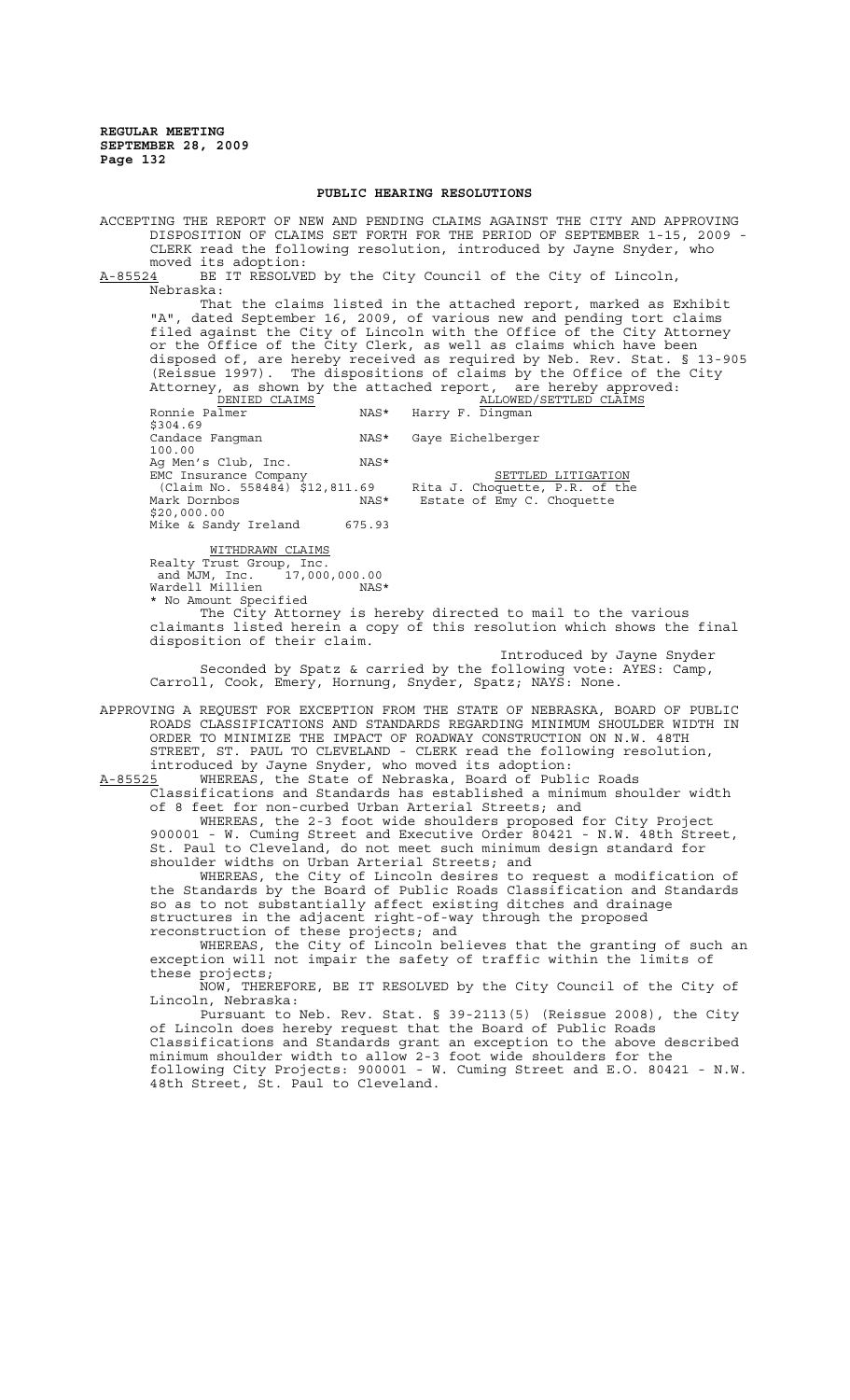BE IT FURTHER RESOLVED that the Director of Public Works and Utilities is hereby authorized and directed to forward a copy of this Resolution to the Board of Public Roads Classifications and Standards as a part of the City of Lincoln's request for the design exception. Introduced by Jayne Snyder

Seconded by Carroll & carried by the following vote: AYES: Camp, Carroll, Cook, Emery, Hornung, Snyder, Spatz; NAYS: None.

AUTHORIZING AND SUPPORTING THE PARKS & RECREATION DEPARTMENT'S SUBMITTAL OF A GRANT APPLICATION TO THE STATE GAME & PARKS COMMISSION FOR A RECREATIONAL TRAIL PROGRAM GRANT TO ASSIST IN FUNDING THE RENOVATION OF THE BILLY WOLFF TRAIL BETWEEN 56TH STREET AND 58TH STREET, ADJACENT TO VAN DORN STREET - CLERK read the following resolution, introduced by Jayne Snyder, who moved its adoption:

A-85526 WHEREAS, the City of Lincoln through its Parks & Recreation Department is applying to the Nebraska Game and Parks Commission for financial assistance from the Recreation Trails Program Grant funds for the renovation of the Billy Wolff Trail between 56th Street and 58th Street, adjacent to Van Dorn Street; and

WHEREAS, the total cost of the project will be \$62,100 of which the Recreation Trails Program request will be \$49,700, and the City's cost will be \$12,400; and

WHEREAS, the City of Lincoln wishes to express its support for the project and its willingness to commit the necessary financial resources to operate and maintain the completed project in a safe and attractive manner for the public.

NOW, THEREFORE, BE IT RESOLVED by the City Council of the City of Lincoln, Nebraska:

1. The City of Lincoln hereby expresses its support for the application being made by its Parks & Recreation Department to the Nebraska Game and Parks Commission for financial assistance from the Recreation Trails Program fund for the purpose of constructing and renovating the project described above and known as the Billy Wolff

Trail and its commitment to the on-going maintenance of the trail.<br>2. The City of Lincoln currently has the commitment for i The City of Lincoln currently has the commitment for its 20% local matching share, for the project elements that are identified on the application form and the supplemental documents and will, as it becomes necessary, allocate the local funds for this project.

3. The City of Lincoln will commit the necessary financial resources to operate and maintain the completed project in a safe and attractive manner for public use.

4. The City of Lincoln will not discriminate against any person on the basis of race, color, age, religion, handicap, sex, or national origin in the use of the proposed project acquired or developed pursuant to the project proposal, and shall comply with the terms and intent of Title VI of the Civil Rights Act of 1964, and any of the regulations promulgated pursuant to such Act.

5. The City of Lincoln will comply with all rules and regulations of the Recreational Trails Program, applicable Executive Orders and all state laws that govern the grant applicant during the performance of the project.<br>6. The City of Lin

The City of Lincoln will comply with the Federal disability access and use standards where they can be reasonably applied, in accord with the Americans with Disabilities Act of 1991.<br>7. The Mayor is hereby authorized to sig

The Mayor is hereby authorized to sign all documents necessary and required to make application to acquire said grant funds. 8. The City Clerk is directed to transmit a certified copy of this resolution to the Parks & Recreation Department for transmittal to the Nebraska Game and Parks Commission.

Introduced by Jayne Snyder Seconded by Carroll & carried by the following vote: AYES: Camp, Carroll, Cook, Emery, Hornung, Snyder, Spatz; NAYS: None.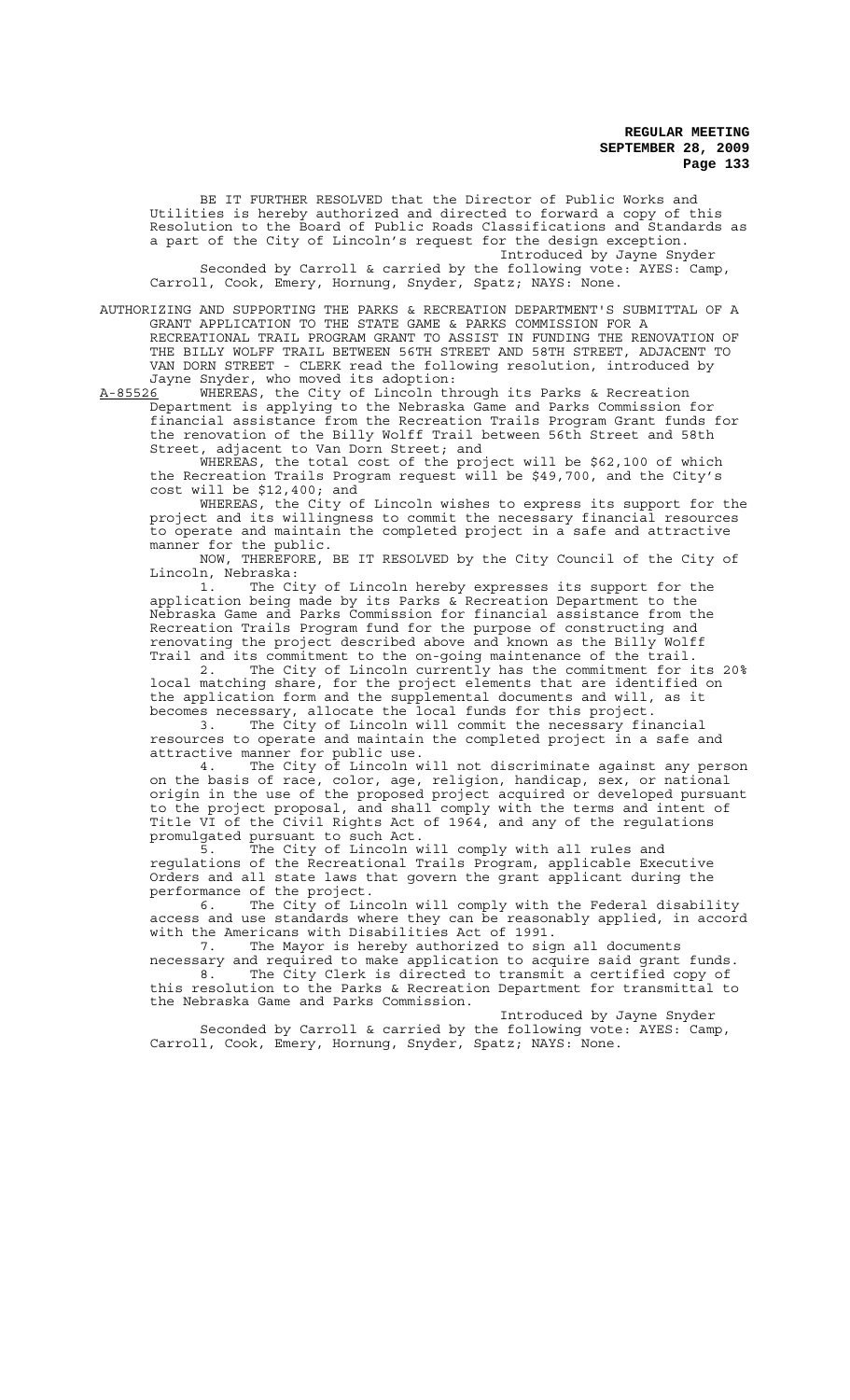APPROVING APPROPRIATIONS IN THE AMOUNT OF \$49,300.00 FROM THE OPERATION OF KENO LOTTERY FUNDS FOR VARIOUS HUMAN SERVICES (ROUND 30) - CLERK read the following resolution, introduced by Jayne Snyder, who moved its adoption:<br>A-85527 WHE

A-85527 WHEREAS, Resolution No. A-75378 provides that five percent of the gross proceeds realized by the City of Lincoln from the operation of a keno lottery shall be designated for such human services as may be recommended and approved by the Joint Budget Committee, City Council and Lancaster Board of Commissioners; and

WHEREAS, the Joint Budget Committee has recommended that the City Council and Lancaster County Board of Commissioners approve the designation of \$49,300.00 from said gross funds for the human services listed in Attachment "A" (Keno Prevention Fund Round 30) attached hereto and incorporated herein by reference.

NOW, THEREFORE, BE IT RESOLVED by the City Council of the City of Lincoln, Nebraska:

The designation of the \$49,300.00 from gross funds from the operation of keno lottery for the human services listed in Attachment "A" is hereby approved and the Mayor is authorized to enter into grant contracts with the respective agencies providing said human services. Introduced by Jayne Snyder

Seconded by Carroll & carried by the following vote: AYES: Camp, Carroll, Cook, Emery, Hornung, Snyder, Spatz; NAYS: None.

COMP. PLAN CONFORMITY NO. 09005 - APPROVING AND ADOPTING A PROPOSED AMENDMENT TO THE LINCOLN CENTER REDEVELOPMENT PLAN FOR THE BLOCK 68 REDEVELOPMENT PROJECT FOR THE DEVELOPMENT OF A HOTEL AND ENTERTAINMENT COMPLEX, MIXED-USE RESIDENTIAL AND COMMERCIAL BUILDING WITH RETAIL ON THE FIRST FLOOR AND PARKING FACILITY FOR THE PROPOSED USES ON PROPERTY LOCATED ON THE BLOCK BOUNDED BY 10TH, 11TH, M AND N STREETS. (9/21/09 - P.H. & ACTION CON'T. TO 9/28/09) - PRIOR to reading:

COOK Moved to Place Bill No. 09R-165 on Pending, No Date Certain with Public Hearing when removed.

Seconded by Snyder & carried by the following vote: AYES: Camp, Carroll, Cook, Emery, Hornung, Snyder, Spatz; NAYS: None.

# PUBLIC HEARING RESOLUTION & ORDINANCES - 3<sup>RD</sup> READING

APPROVING THE LABOR CONTRACT BETWEEN THE CITY AND THE LINCOLN M CLASS EMPLOYEES ASSOCIATION EFFECTIVE AUGUST 20, 2009. (8/31/09 - P.H. CON'T W/ACTION TO 9/14/09) (9/14/09 - P.H. CON'T. W/ACTION TO 9/28/09) - CLERK read the following resolution, introduced by Jon Camp, who moved its adoption:

Seconded by Spatz & **LOST** by the following vote: AYES: None; NAYS: Camp, Carroll, Cook, Emery, Hornung, Snyder, Spatz.

The resolution, having **LOST**, was assigned the File **#38-4596** & was placed on file in the Office of the City Clerk.

AMENDING THE PAY SCHEDULE FOR A CERTAIN EMPLOYEE GROUP BY CREATING THE CLASSIFICATION OF SENIOR ATTORNEY. (8/3/09 - PLACED ON PENDING; TO BE REMOVED FOR 1ST READING AT SAME TIME AS M CLASS HAS 1ST READING) (8/31/09 - P.H. CON'T W/ACTION TO 9/14/09) (9/14/09 - P.H. CON'T. W/ACTION TO 9/28/09) - PRIOR to reading:

COOK Moved to Place Bill No. 09-97 on Pending, No Date Certain. Seconded by Spatz & carried by the following vote: AYES: Camp, Carroll, Cook, Emery, Hornung, Snyder, Spatz: NAYS: None.

- AMENDING THE PAY SCHEDULE FOR A CERTAIN EMPLOYEE GROUP BY REVISING THE CLASSIFICATION OF ATTORNEY II. (8/3/09 - PLACED ON PENDING; TO BE REMOVED FOR 1ST READING AT SAME TIME AS M CLASS HAS 1ST READING) (8/31/09 - P.H. CON'T W/ACTION TO 9/14/09) (9/14/09 - P.H. CON'T. W/ACTION TO 9/28/09) - PRIOR to reading:
- COOK Moved to Place Bill No. 09-98 on Pending, No Date Certain. Seconded by Spatz & carried by the following vote: AYES: Camp, Carroll, Cook, Emery, Hornung, Snyder, Spatz; NAYS: None.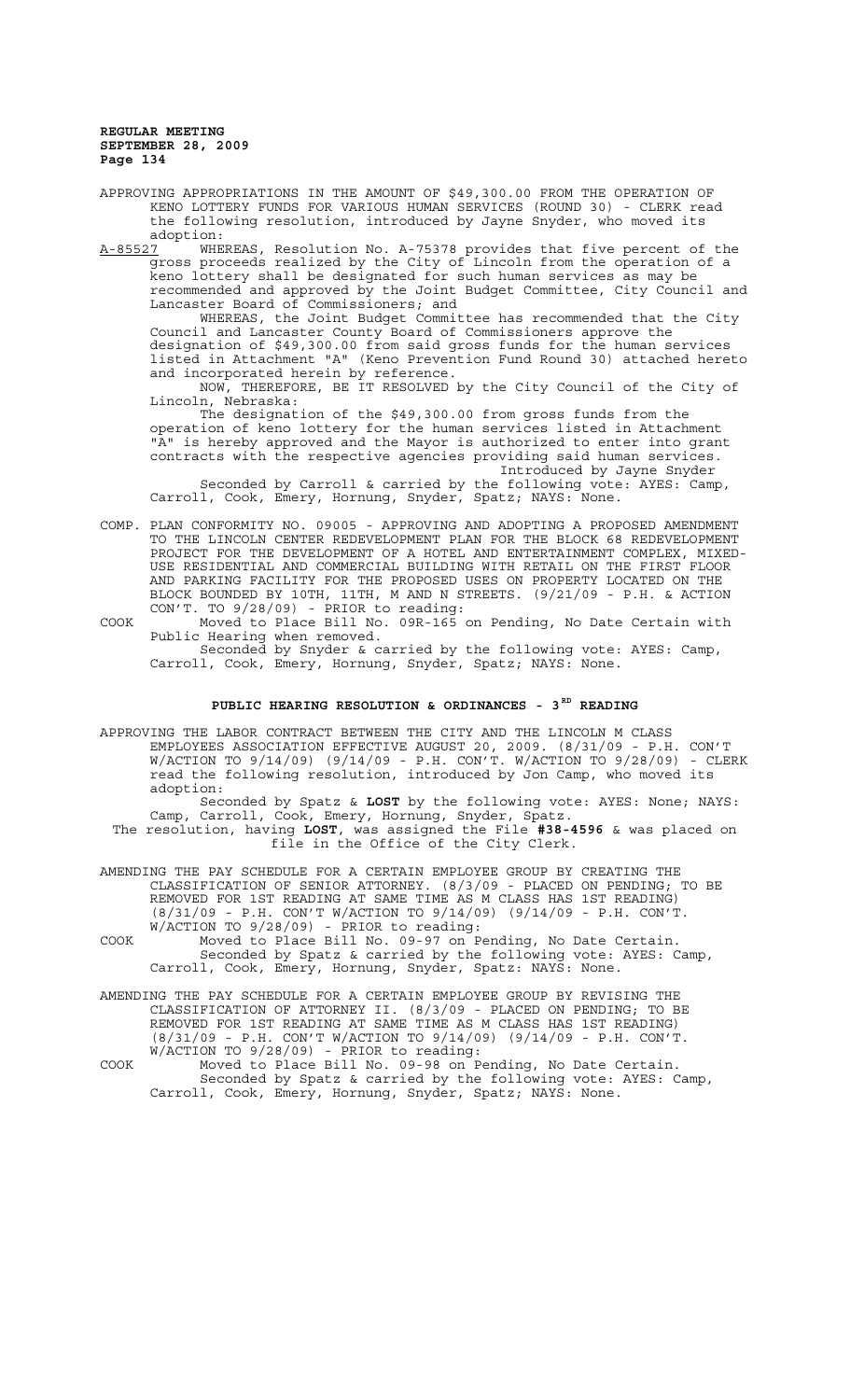AMENDING CHAPTER 2.76 OF THE LINCOLN MUNICIPAL CODE RELATING TO THE CITY'S PERSONNEL SYSTEM BY AMENDING THE TITLE PAGE TO DELETE SECTION 2.76.160 COMPENSATION PLAN, VARIABLE MERIT PAY PLAN; AMENDING SECTION 2.76.040 DEFINITIONS, TO DEFINE EXCLUDED EMPLOYEE; AMENDING SECTION 2.76.130 POSITION AND PAY RANGE ALLOCATION, RELATING TO EXCLUDED EMPLOYEES; AMENDING SECTION 2.76.135 MERIT PAY PLAN ESTABLISHED, TO INCLUDE EXCLUDED EMPLOYEES AND INCREASE THE MAXIMUM NUMBER OF MERIT PAY STEPS; AMENDING SECTION 2.76.145 MERIT PAY PLAN, ADMINISTRATION AND REQUIREMENTS FOR ADVANCEMENT, TO INCLUDE THE NEWLY DEFINED EXCLUDED EMPLOYEES; AMENDING SECTION 2.76.150 MERIT PAY PLAN, PAY INCREASES FOR EXCEPTIONAL SERVICE, TO INCLUDE THE NEWLY DEFINED EXCLUDED EMPLOYEES; AMENDING 2.76.155 LONGEVITY PAY TO ADJUST THE ANNUAL LONGEVITY PAY PLAN RELATING TO CERTAIN "N" AND EXCLUDED EMPLOYEES; DELETING ALL OF SECTION 2.76.160 VARIABLE MERIT PAY PLAN; AMENDING SECTION 2.76.175 PROMOTION, TRANSFER, DEMOTION OR TEMPORARY PROMOTION RELATING TO THE NEWLY DEFINED EXCLUDED EMPLOYEES; AMENDING SECTION 2.76.200 TEMPORARY ASSIGNMENT TO A HIGHER CLASSIFICATION RELATING TO THE NEWLY DEFINED EXCLUDED EMPLOYEES; AMENDING SECTION 2.76.380 SICK LEAVE WITH PAY, AS IT RELATES TO EMPLOYEES WITH A PAY RANGE PREFIXED BY M, A, C, E, N, OR X; AND AMENDING SECTION 2.76.395 VACATION LEAVE WITH PAY AS IT RELATES TO EMPLOYEES WITH A PAY RANGE PREFIXED BY M; AND REPEALING 2.76 TITLE PAGE AND SECTIONS 2.76.040, 2.76.130, 2.76.135, 2.76.145, 2.76.150, 2.76.155, 2.76.160, 2.76.175, 2.76.200, 2.76.380, AND 2.76.395 OF THE LINCOLN MUNICIPAL CODE AS HITHERTO EXISTING. (8/3/09 - PLACED ON PENDING; TO BE REMOVED FOR 1ST READING AT SAME TIME AS M CLASS HAS 1ST READING) (8/31/09 - P.H. CON'T W/ACTION TO 9/14/09) (9/14/09 - P.H. CON'T. W/ACTION TO 9/28/09) - PRIOR to reading:

COOK Moved to Place Bill No. 09-100 on Pending, No Date Certain. Seconded by Spatz & carried by the following vote: AYES: Camp, Carroll, Cook, Emery, Hornung, Snyder, Spatz; NAYS: None.

AMENDING CHAPTER 2.78 OF THE LINCOLN MUNICIPAL CODE RELATING TO THE CITY'S PERSONNEL SYSTEM BY AMENDING SECTION 2.78.010 COMPENSATION PLAN ESTABLISHED TO EXCLUDE EMPLOYEES WITH A PAY RANGE PREFIXED BY M; AMENDING SECTIONS 2.78.020 ANNUAL LEAVE, 2.78.025 VARIABLE MERIT PAY PLAN, AND 2.78.030 SICK LEAVE TO DELETE THE REFERENCES TO EMPLOYEES WITH A PAY RANGE PREFIXED BY THE LETTER M; AND REPEALING 2.78 TITLE PAGE AND SECTIONS 2.78.010, 2.78.020, 2.78.025, AND 2.78.030 OF THE LINCOLN MUNICIPAL CODE AS HITHERTO EXISTING. (8/3/09 - PLACED ON PENDING; TO BE REMOVED FOR 1ST READING AT SAME TIME AS M CLASS HAS 1ST READING) (8/31/09 - P.H. CON'T W/ACTION TO 9/14/09) (9/14/09 - P.H. CON'T. W/ACTION TO 9/28/09) - PRIOR to reading:

COOK Moved to Place Bill No. 09-101 on Pending, No Date Certain. Seconded by Spatz & carried by the following vote: AYES: Camp, Carroll, Cook, Emery, Hornung, Snyder, Spatz: NAYS: None.

- AMENDING THE PAY SCHEDULE FOR A CERTAIN EMPLOYEE GROUP BY ADJUSTING THE HOURLY PAY RANGE SCHEDULE AND SCHEDULES OF ANNUAL, MONTHLY, BIWEEKLY AND HOURLY PAY RANGE EQUIVALENTS FOR EMPLOYEES OF THE CITY OF LINCOLN WHOSE CLASSIFICATIONS ARE ASSIGNED TO PAY RANGES PREFIXED BY THE LETTER "M" TO BE EFFECTIVE AUGUST 20, 2009. (8/3/09 - PLACED ON PENDING; TO BE REMOVED FOR 1ST READING AT SAME TIME AS M CLASS HAS 1ST READING) (8/31/09 - P.H. CON'T W/ACTION TO 9/14/09) (9/14/09 - P.H. CON'T. W/ACTION TO 9/28/09) - PRIOR to reading:
- COOK Moved to Place Bill No. 09-103 on Pending, No Date Certain. Seconded by Spatz & carried by the following vote: AYES: Camp, Carroll, Cook, Emery, Hornung, Snyder, Spatz: NAYS: None.
- APPROVING AND RATIFYING THE LABOR CONTRACT BETWEEN THE CITY OF LINCOLN AND THE LINCOLN FIREFIGHTERS ASSOCIATION, LOCAL NO. 644, INTERNATIONAL ASSOCIATION OF FIREFIGHTERS, EFFECTIVE AUGUST 20, 2009 THROUGH AUGUST 31, 2010. (9/14/09 - PLACED ON PENDING TO HAVE P.H. W/ACTION ON 9/28/09) - CLERK read the following resolution, introduced by Jonathan Cook, who moved its adoption: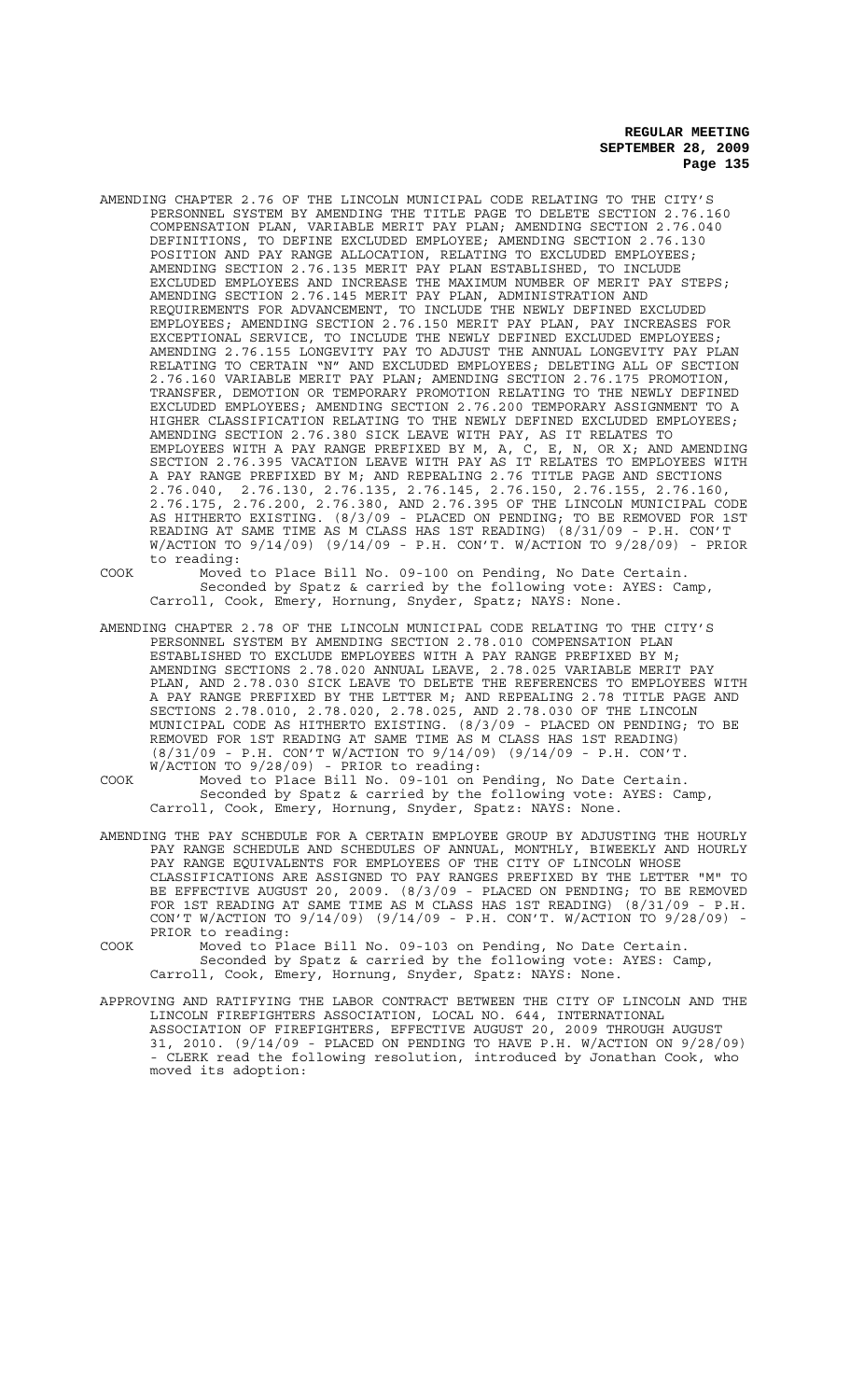A-85528 BE IT RESOLVED by the City Council of the City of Lincoln, Nebraska: That the attached labor agreement between the City of Lincoln and the Lincoln Firefighters Association, Local No. 644, International Association of Firefighters, to be effective August 20, 2009, is hereby ratified and approved, and the Mayor is authorized to execute the same on behalf of the City. Introduced by Jonathan Cook

Seconded by Carroll & carried by the following vote: AYES: Carroll, Cook, Emery, Snyder; NAYS: Camp, Hornung, Spatz.

**ORDINANCE - 1ST READING & RELATED RESOLUTIONS (as required) - NONE**

# **ORDINANCES - 3RD READING & RELATED RESOLUTIONS (as required)**

APPROVING A LEASE AGREEMENT BETWEEN THE CITY AND ST. JAMES UNITED METHODIST CHURCH FOR THE LEASE OF SPACE BY THE LINCOLN AREA AGENCY ON AGING FOR ITS ACTIVAGE CENTER PROGRAM AT 2400 S. 11TH STREET, LINCOLN, NEBRASKA FROM SEPTEMBER 1, 2009 TO AUGUST 31, 2010 - CLERK read an ordinance, introduced by Jonathan Cook, accepting and approving a Lease Agreement between the City of Lincoln and St. James United Methodist Church for the lease of office space by the Lincoln Area Agency on Aging for its ActivAge Center program at 2400 S. 11<sup>th</sup> Street, Lincoln, NE 68502 for a term beginning September 1, 2009 through August 31, 2010, the third time.

COOK Moved to pass the ordinance as read.

Seconded by Carroll & carried by the following vote: AYES: Camp, Carroll, Cook, Emery, Hornung, Snyder, Spatz; NAYS: None. The ordinance, being numbered **#19308**, is recorded in Ordinance Book #26, Page

APPROVING A LEASE AGREEMENT BETWEEN THE CITY AND FIRST UNITED METHODIST CHURCH/WAVERLY FOR THE LEASE OF SPACE BY THE LINCOLN AREA AGENCY ON AGING FOR ITS ACTIVAGE CENTER PROGRAM AT 14410 FOLKESTONE STREET, WAVERLY, NEBRASKA FROM SEPTEMBER 1, 2009 TO AUGUST 31, 2010 - CLERK read an ordinance, introduced by Jonathan Cook, accepting and approving a Lease Agreement between the City of Lincoln and First United Methodist Church of Waverly for the lease of office space by the Lincoln Area Agency on Aging for its ActivAge Center program at 14410 Folkestone Street, Waverly, NE 68462 for a term beginning September 1, 2009 through August 31, 2010, the third time.

COOK Moved to pass the ordinance as read.

Seconded by Carroll & carried by the following vote: AYES: Camp, Carroll, Cook, Emery, Hornung, Snyder, Spatz; NAYS: None. The ordinance, being numbered **#19309**, is recorded in Ordinance Book #26, Page

APPROVING AND RATIFYING AN ADDENDUM TO THE LEASE AGREEMENT BETWEEN THE LINCOLN-LANCASTER COUNTY HEALTH DEPARTMENT AND ENTERPRISE CO., INC. DBA CORNHUSKER CENTER FOR THE LEASE OF SPACE AT 2662 CORNHUSKER HIGHWAY FOR A PERIOD OF NOVEMBER 1, 2008 THROUGH OCTOBER 31, 2010 FOR THE WOMEN, INFANTS AND CHILDREN (WIC) PROGRAM - CLERK read an ordinance, introduced by Jonathan Cook, be it ordained by the City Council of the City of Lincoln, Nebraska: That the attached Sixth Addendum to Lease Agreement between Enterprise Company, Inc. dba Cornhusker Center, and the City of Lincoln on behalf of the Lincoln-Lancaster County Health Department, for the lease of space located at 2662 Cornhusker Highway for a two-year term from November 1, 2008 through October 31, 2010 for the Women, Infants and Children (WIC) Program, in accordance with the terms and conditions contained in said Agreement, is hereby ratified and approved and the Mayor is authorized to execute the same on behalf of the City of Lincoln, the third time.

COOK Moved to pass the ordinance as read. Seconded by Carroll & carried by the following vote: AYES: Camp, Carroll, Cook, Emery, Hornung, Snyder, Spatz; NAYS: None.

The ordinance, being numbered **#19310**, is recorded in Ordinance Book #26, Page